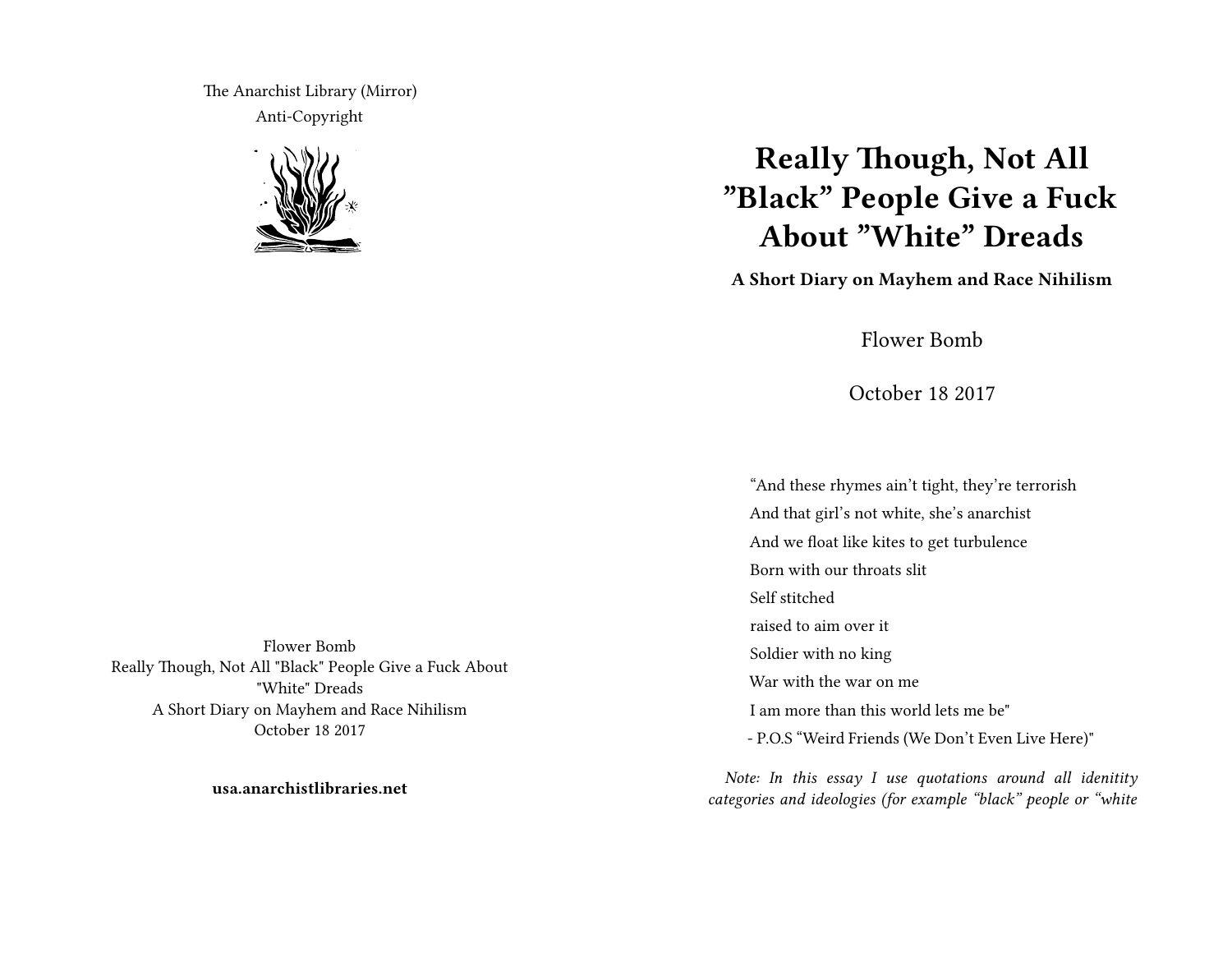*supremacy") for the purpose of calling into question their assumed legitimacy as universal truths rather than fictitious constructs that benefit social control.*

## **1. N.W.A (Nihilists With Attitudes)**

Despite being biracial, my skin tone is socially recognized as "black" (or dark brown compared to some). Some of the music I listen to is found in, and stereotypically associated with, "black culture". The combination of words I learned to use, inspired by my environmental upbringing, are stereotypically associated with living in "the hood". Racialized tension and state violence follows me everywhere I go. When I walk into a store, my baggy black sweat pants and pullover black hoodie leads people to assume the worst; I have a criminal past with the potential to cause trouble. But check this out, I'm not "black". This society assigned me this "black" identity at birth and with social pressure expects me to embrace it. But I refuse. The very concept of race has no biological or genetic validation. It is nothing more than a social construct used as a tool of oppression. The complexity of my individuality can not be represented by "black" identity nor "cultural blackness". Identities are fixed, generalized representations of people and dictated by social norms, expectations and stereotypes. They are standardized by capitalism and industrial civilization and assumed to be universal and beyond questioning. When I walk into a store I get the stares, all based on the shared concern that I just might steal some shit. But to be honest, they're probably right. I just might. Because the social placement of my assigned identity is located near the bottom which means my access to resources is limited. So illegalism is how I create access to resources without votebegging for equality. Under capitalism, equality can not exist. And I gotta' survive, so I'm gonna' do what I gotta do. And that doesn't mean pushin' poison and enabling intoxication culture. The dope game is a trap set up by the state, so I just gotta' be more creative and determined.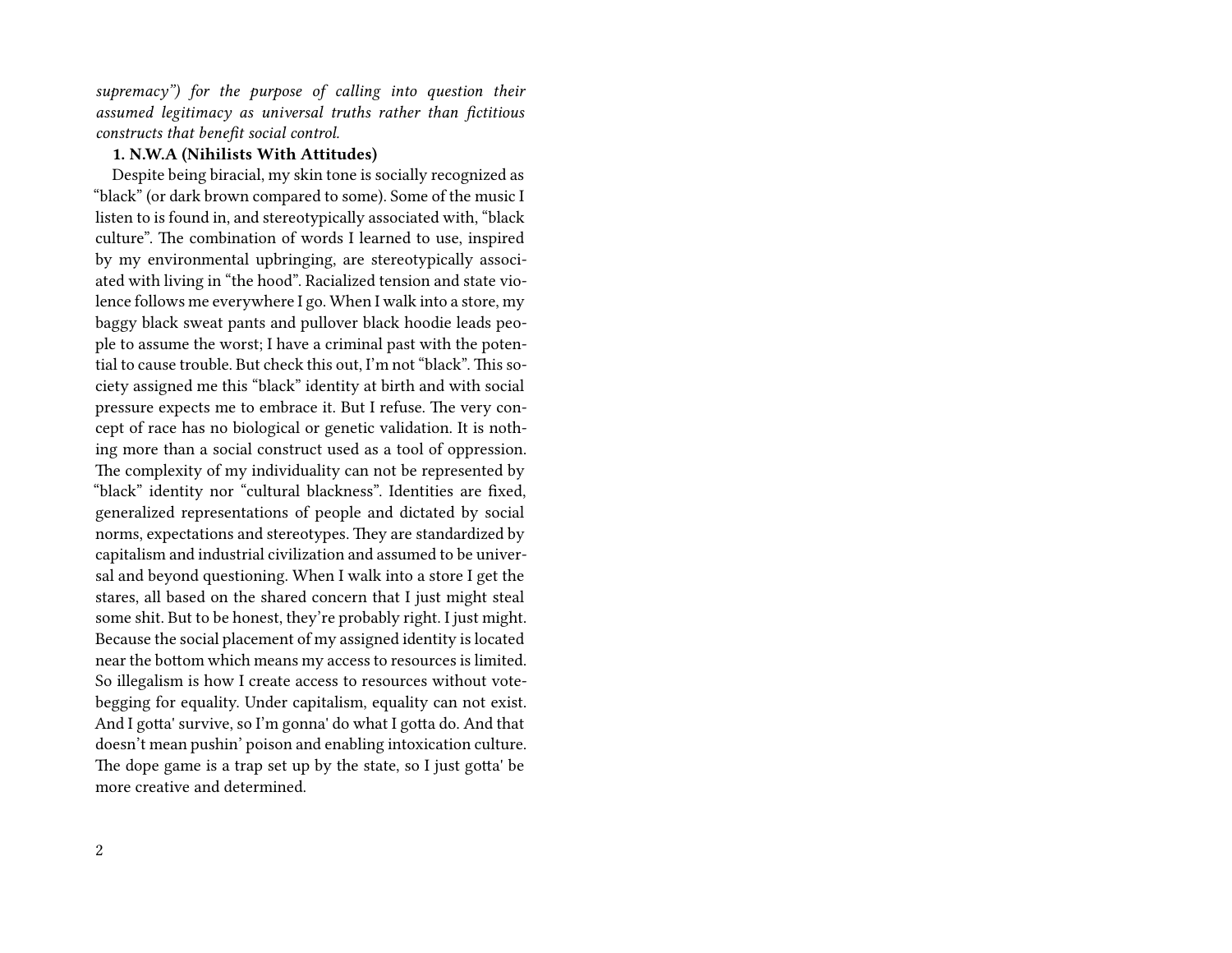The socially constructed groups ("black", "man") that society identifies me as are ones assigned to me at birth by a system that benefits from my identity categorization- a system I reject all together. This is the same system that constructs "black" as inferior to "white", "female" as inferior to "male", "animal" as inferior to "human". I will not deny the very real experiences of sexism and racism that people face, nor the reality of institutionalized racism and sexism that wages poverty and war on those of us racialized and/or gendered as "inferior". "White supremacy", "male supremacy", and this capitalist society as a whole needs to be destroyed. And I refuse to embrace any of its identity mechanisms of division as personal forms of resistance.

Instead, I embrace criminality against the laws of identity, as well as the agents of identity reinforcement responsible for normalizing the rigid boundaries of identity. I reject the liberal narrative that I, as a "black man", deserve rights in this country equal to the "white man". "Black man" doesn't represent me, and I refuse to assimilate into those roles. I want to see them destroyed, as well as the logic that creates them. My existence embodies the negation of social assimilation and of the prison of identity-based representation, recognizing individuality without measure as the sincerest form of anarchy. "Black man" identity ain't got shit on me.

#### **2. Keep Your "White" Dreads. Keep Fuckin' Shit Up.**

I don't care about your culturally inspired dreads. And I don't care about "white" people's dreads neither. I got better shit to do than chasin' people around with a pair of scissors tryin' to give them a free haircut. And skin tone doesn't necessitate conformity to any particular culture, let alone culture at all. As a matter of fact, fuck culture. I never had a say in being assigned this "black" culture that I am assumed to be represented by. Is knowing my African roots gonna save me from attacks by armed, "white supremacist" militias? Or the state? And it seems that children are often coerced into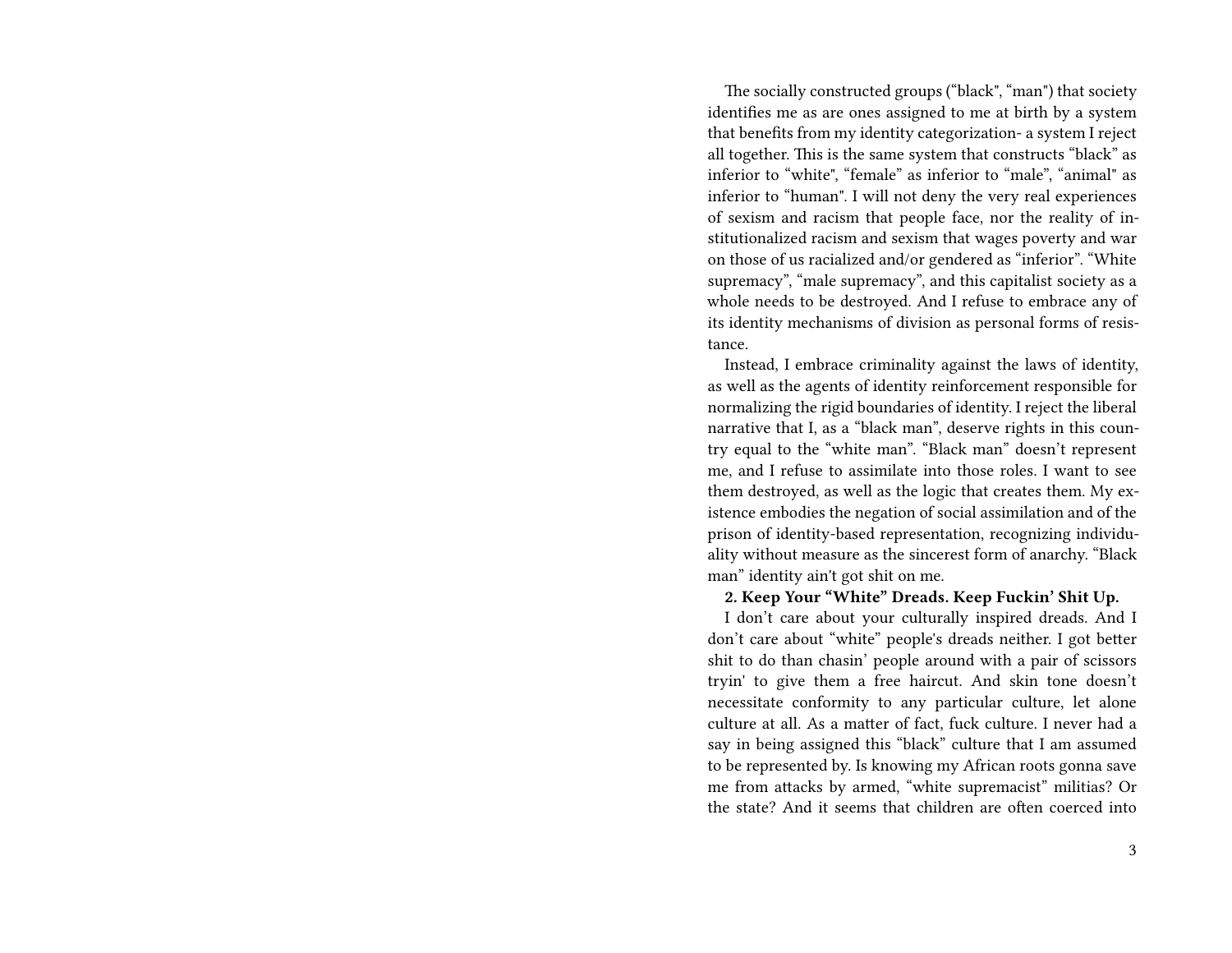cultures at birth by people who assume they know what's best for them. That, in and of itself, constitutes a form of hierarchical authority that can also burn in a fire with socially coerced identity and assigned roles.

Like race and gender, culture is also a social construct only maintained by those willing to validate it with their own subservience to it. And some folks are never permitted to know anything outside their culture - except maybe all the problems with other cultures. This sense of nationalism seems immune to critique from leftists and most anarchists. "White supremacy" and nationalism are widely called out and confronted but since when did "black supremacy" and nationalism become acceptable? Don't get me wrong, "black supremacy" and "black power" are not backed up by the state, and came as a legitimate response to white power and supremacy.

But reproducing more identity-based supremacy is counterproductive and reformist.."Black power" limits itself to identitybased empowerment without confronting the foundation of assigned identity to begin with. And don't act like "black nationalist" tendencies don't exist within some anarchist circles. I'm side eyein' y'all wack-ass identity politicians who power play "white" anarchists with guilt. Y'all got them policing otherspromoting the liberal, rights-based narrative of all "black" people as victims.

I ain't tryin' to waste time reforming shit. I ain't tryin' to embrace the establishment's prescribed identity and then demand rights for it. I demand nothing from this system- I wanna' destroy everything that gives it validation, including the identity assigned to maintain its class binary. "Black nationalism" is not a solution to eliminating racism. It reinforces racism as a cultural and institutionalized system by validating the "white" and "black" racial and class binary. And if we tryin' to all get free, why embrace the same identities that were constructed to divide and stratify us? And how we gonna' take back and detergroups continue their mind-numbing attempts to create a new system of race essentialism within the shell of the old, some of us are having fun destroying all the systems. My anarchy is an existential expansion of individuality beyond the limitations of racial (and gendered) social constructs. When they say "black and brown" unity against racism and fascism, some of us have been sayin' every body against racism and fascism, as well as the fixed identities that makes them functional. Where chaos blooms with emancipation and the limitless potential that follows, individuality becomes a weapon of war against control and categorical confinement. While they scold you "white" people and chant "Cut Your Dreads!", I am saying really though, not all "black" people give a fuck about "white" dreads. Stay ungovernable. See you in the streets when the night is lit by fire.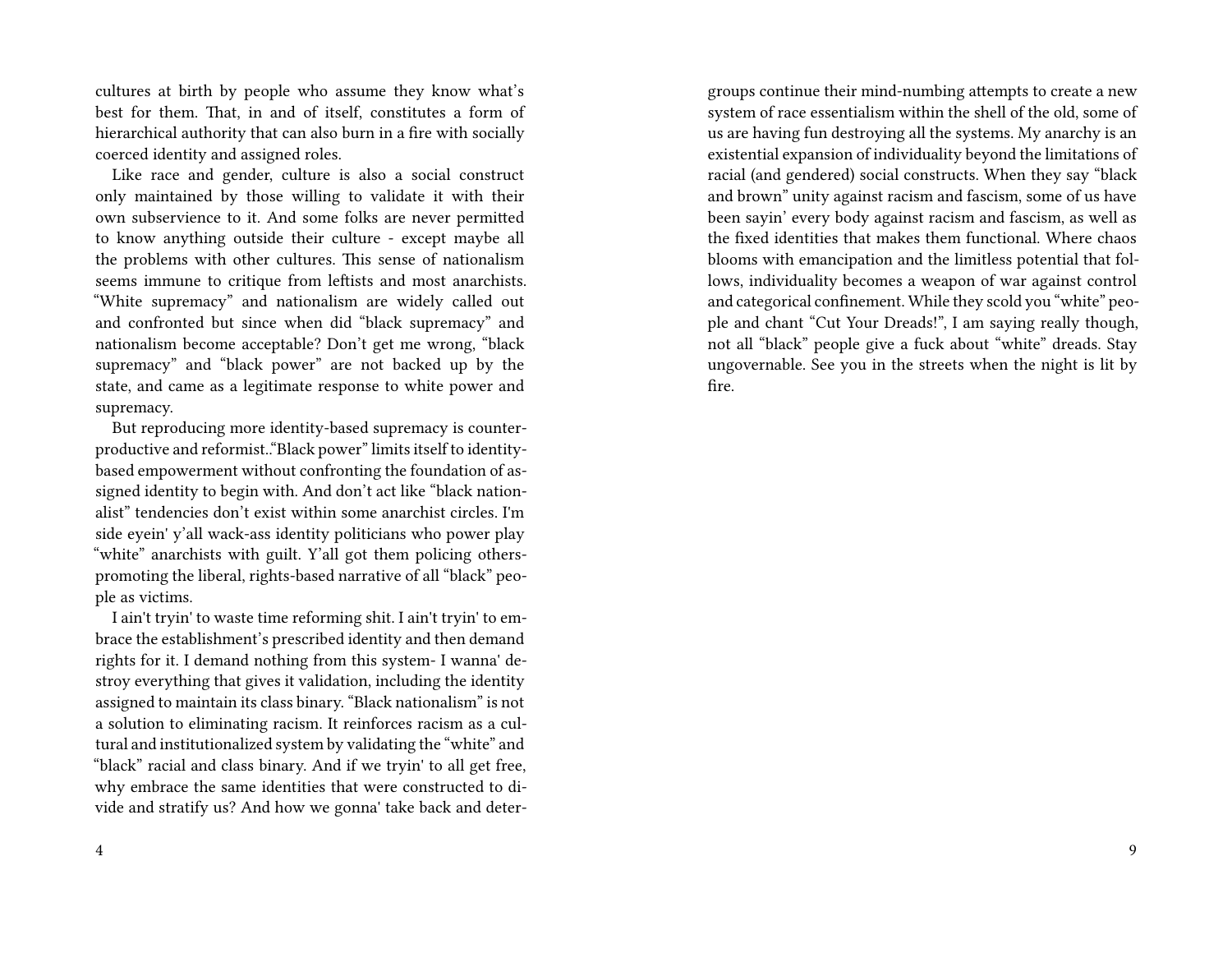als, anarcho-liberals included, will continue to attempt to police everyone with politically correct terminology that changes every year. They will continue to guilt you for having "white" skin. They will guilt you when you stand up and act out against the authority of their studies and academic jargon. They will continue to threaten you with call out statements, ostracizing, and maybe even physical violence as long as you refuse to psychologically submit to their program. To the "black" reader, nobody can represent the totality of your individualism because despite their assumptions of you, your intellect and experiences are not fixed into place. Your existence can not be confined to a mere social position on a ladder. Do you feel the shackles on your imagination while operating within the confinement of your assigned identity? Can your identity as a "black" person ever truly liberate you or does it secure you in place with an internalized sense of victimhood that comes with that racialized assignment? Do you feel coerced to surrender yourself to "black liberation" in fear of feeling alone and isolated? That fear is legit. And that fear is what keeps one submissive. This essay was written in hopes of inspiring the criminal in you. If you recognize the prisons that "community leaders" place our imaginations in, perhaps you will escape from the liberal confines of sign holding, endless meetings, chanting, and marching for "justice".

Fear is their weapon for "organizing the masses" and discouraging individual determination. But that's OK. I don't need their masses or programs to know when and how to attack. Do you? And do all the other "black" people who feel they have to join these liberal or radical identity- based groups and organizations to remain loyal to "blackness" as a cultural identity? The shared experience of being "black" under capitalism is only limited to identity. Just 'cus people share the same institutionalized form(s) of oppression don't automatically mean they share the same visions and objectives on how to destroy it. These are important differences that shouldn't be flattened. While these

mine our lives if we still stuck in the shackles of internalized victimhood?

Those who maintain cultures on a traditional basis are in positions of power which constitutes a hierarchy between those who embrace that particular culture and those who refuse. I not only refuse "American culture" and all its social constructs and values, but all cultures that govern the mind. Cultures discourage freethinking and limitless exploration of one's individual potential in life. Rather than allowing individuals to interact with the world and develop an opinion based on their own independent experiences, a preconceived narrative of life is imposed and justified as "truth" by those in positions of manipulative power. To exist, cultures rely on the subjugation of a group of people homogenized based on socially constructed roles and characteristics. I not only find cultures and their desire for control and domination personally undesirable, but I have learned that their power drops anchor in the mind of the subservient. Those who either don't have the courage or accessible inspiration to think for themselves, or who actively promote culture and nationalism always turn to manipulation tactics like shaming and guilting others who refuse to assimilate. These culturalbased nationalist type groups do not reflect a universal truth or reality, nor do they represent all the people they claim to.

So hey "white" reader, "white dreads" are not culturally appropriating. No culture holds a monopoly on a hairstyle. Culture is a state of mind that can only manifest materially with rigid boundaries of essentialism which are protected by the laws of identity and those who enforce them. Are your dreads out of bounds with the laws of identity? Did the identity police come and charge you with disrespecting the laws of essentialism? Did you reject their self-appointed authority? Then you might be a criminal worth knowing. In the context of capitalism, if you tryin' to sell dreaded hair as a fashion commodity, that's not culturally appropriating. But you still might get your windows smashed for being a fucking capitalist. Capital